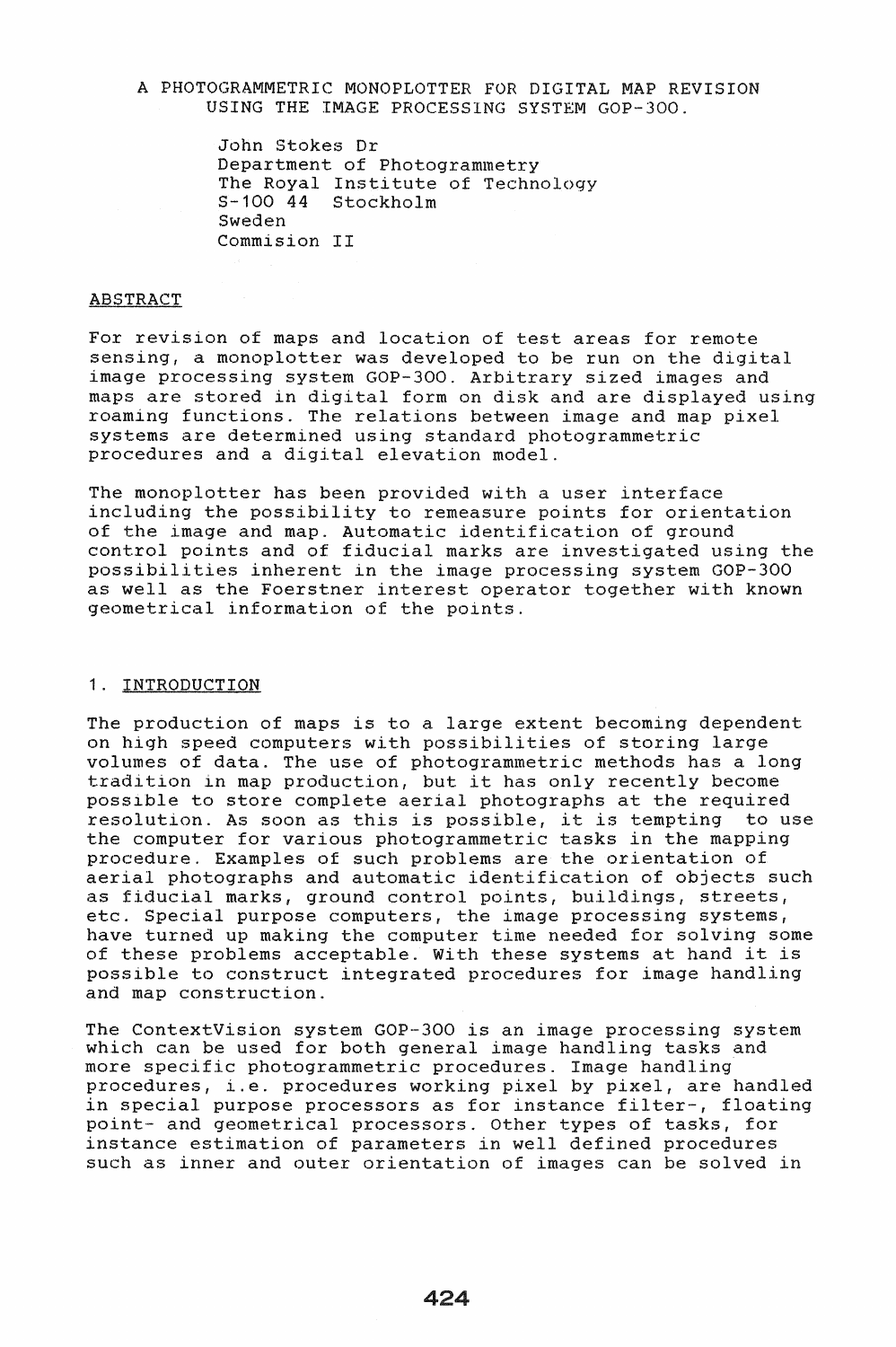the host computer (Motorola 68000) using an ordinary high-level language (C, Pascal or Fortran).

At the department of photogrammetry at the KTH in Stockholm, various methods for simple and efficient map construction have been developed during a number of years, see e.g. Östman (1986). In order to evaluate the possibilities of using a ContextVision GOP-300 image processing system for classical photogrammetric standard procedures, an analytical monoplotter was developed during the autumn 1986. The program was written in Pascal and was planned to have a well developed user interface in order to make it possible to use the program in a practical production situation. The program was further developed during 1987-8 improving the user interface making it possible to remeasure single points in the orientation procedures and also automation of these procedures.

The present version was tested using complete black and white aerial images of size up to 23  $*$  23 cm with a pixel size of 25 µm corresponding to some 85 Mbytes storage requirements. As there is no digitizing table available in the system at hand, the program was developed to display the map in the same way as the aerial photograph with a possibility of fast switching between image and map. Full use is made of the possibility to roam in both image and map so as to be able to obtain maximum quality in point definitions.

### 2. THEORETICAL BACKGROUND AND WORKING PRINCIPLE

A model for the monoplotter consists of an image, a map and a DEM together with appropriate information to determine the necessary orientations. After an initial inner and outer orientation of the image, the map is oriented. The plot direction (image  $+$  map) or (map  $+$  image) is then chosen by the operator. Points, polygons or continuous curves can then be drawn in the image (map). By an indication of the operator, a transformation to the map (image) system is performed and the corresponding points, polygon or curve is drawn in the map.

#### 3. DIGITAL ELEVATION MODEL

When points on the ground and points in the image are to be related, ground elevation values are necessary. These are calculated using a digital elevation model, a OEM. This should be supplied in the form of a regular grid, oriented parallel to the axis of the geodetic system, and having a constant grid point interval, common to the x- and y- directions. Each point in the model is represented by X-, Y- and Z- coordinates.

Points can be missing in that the Z-coordinate or all three coordinates are missing. In the latter case room is made in the model for the missing point by introduction of X- and Y-coordinates at the appropriate place. The model is then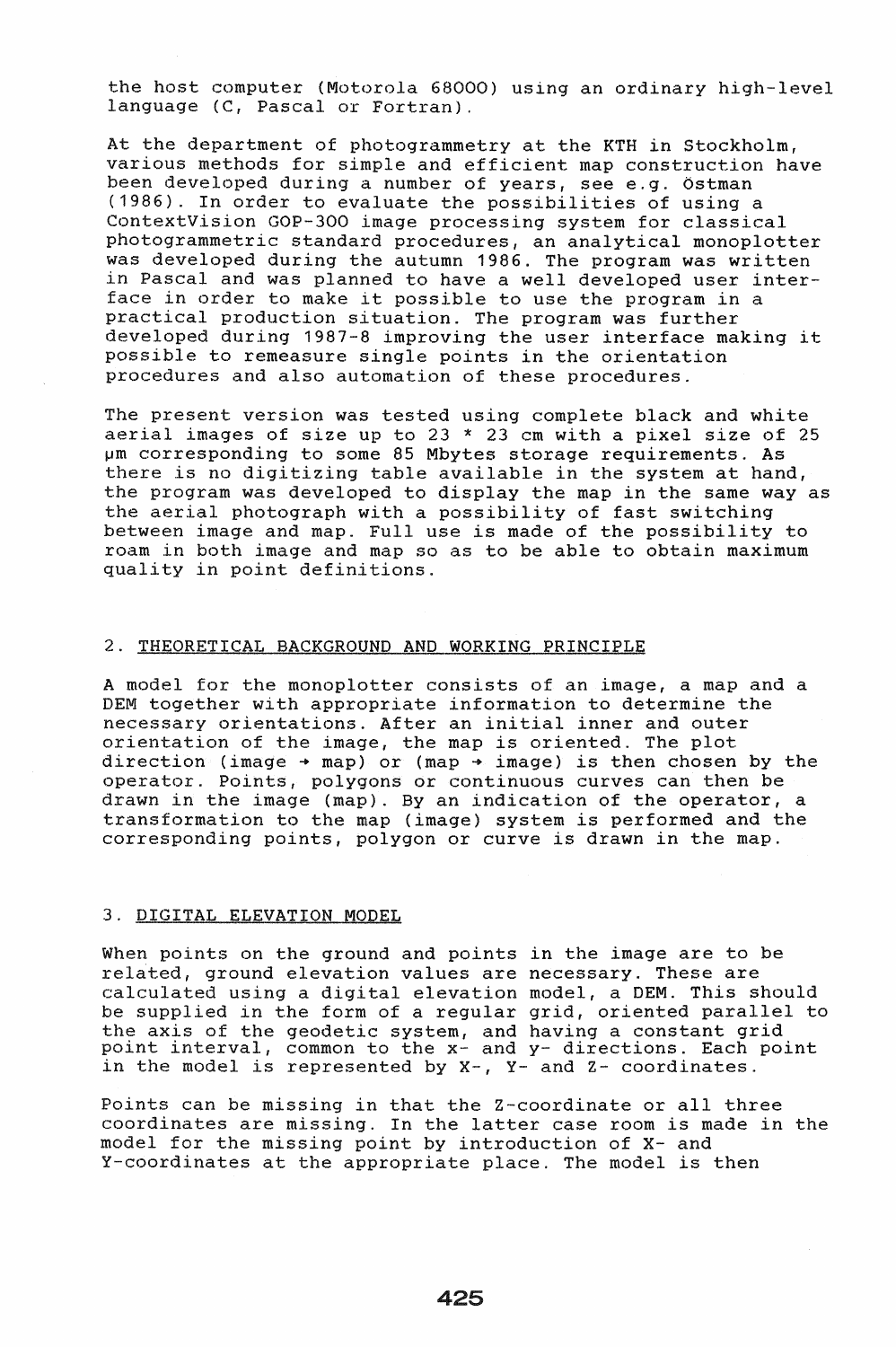searched for missing Z-values which are determined as the mean of those adjacent points in the x- and Y-directions which are present. If no adjacent points exist, the operator is informed and the program exited. After preprocessing the DEM in this way, the elevation at an arbitrary point (X,Y) within the DEM is determined by bilinear interpolation.

### 4. INNER ORIENTATION

The relation between the coordinate system of the displayed digital image and the camera system is established in an inner orientation procedure. Coordinates in the digital image are given as (row-number, column-number). The camera system is defined by 'the camera constant and the coordinates of a set of fiducial marks.

The operator can choose between two different procedures when collecting the necessary information for an inner orientation. The first alternative is to point at the fiducial marks one at a time using the cursor. The inner orientation is then determined using the obtained coordinates to establish an affine transformation.

The second alternative makes use of the special advantages of a digital image processor and is completely automatic. Fiducial marks are generally different in different cameras. However, they usually have a well defined appearance and occupy an extended area devoid of other information. Their degree of symmetry is high and their approximate location in the image known in advance. They can therefore easily be identified using template matching and then localized with center of gravity methods.

A procedure for locating objects in an image usually admits the possibility of the objects having completely arbitrary locations. Every pixel is then a candidate for the location. The images discussed here are typically of the size 1-100 Mbytes. As a consequence, the time used for the location of an object is large even when using special hardware (a few minutes up to several hours). These times have been avoided by requiring that the fiducial marks should ly within certain prescribed subareas of the image, presently one fiducial mark within each corner window of the image. A corner window and the total image have one corner in<sub>2</sub> common. The size in pixels of the corner window is  $(51200/n)^2$  where n is the sampling interval given in microns.

The procedure for the automatic inner orientation of a given image is now

1) The four corner windows are copied from the image disc file to four different image registers according to the rules above. At the same time they are subsampled by a factor 100/n so that the images in the registers have size 512<sup>2</sup>. In this way the size of the fiducial marks is independent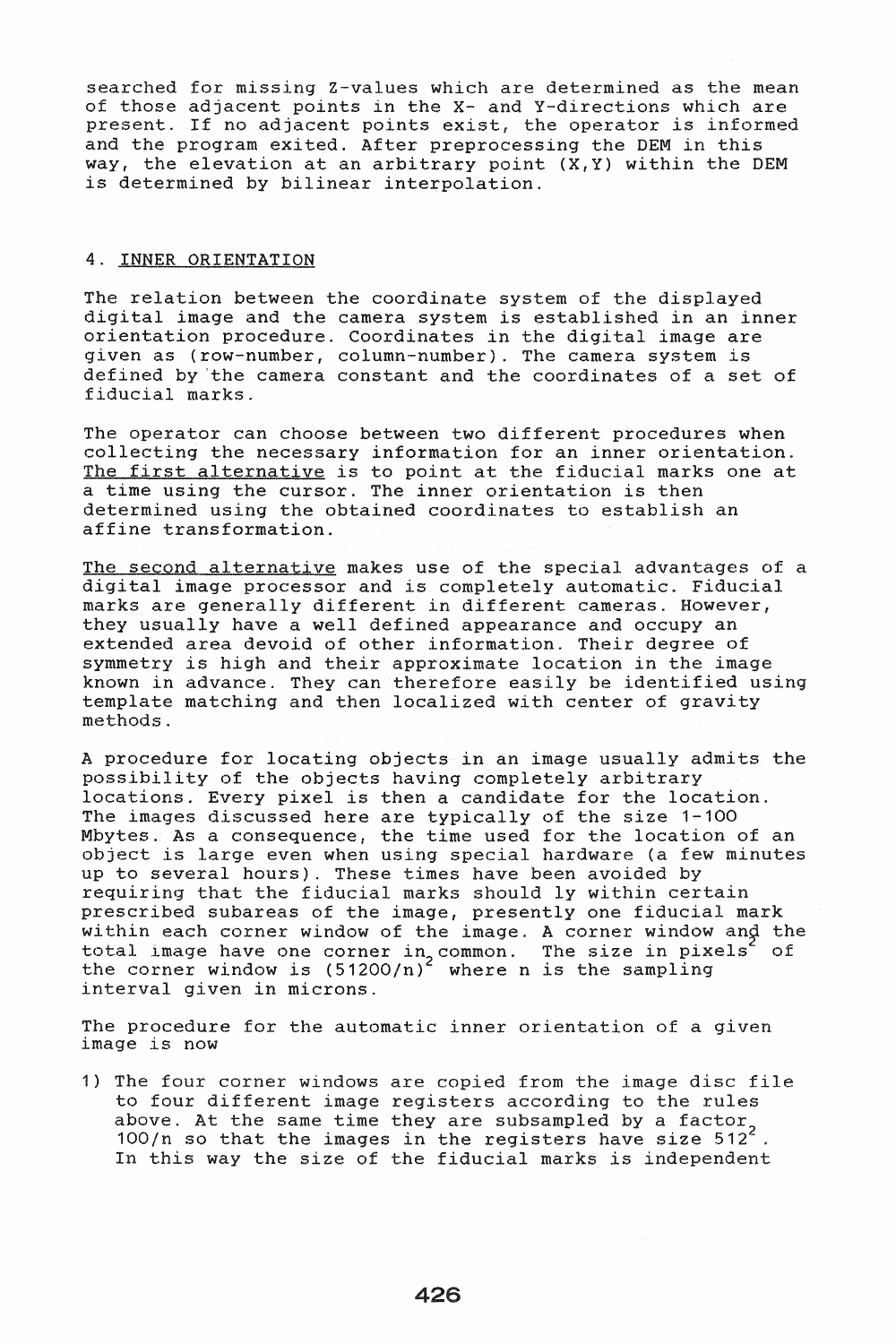of the sampling interval.

- 2) Each of the four image registers is filtered using a template containing the fiducial mark (or anything highly correlated with it) as kernel. At the same time trace is kept on which pixel gives the strongest output. The location of this pixel is used as an approximate location for the fiducial mark at hand.
- 3) Given the approximate locations of the four fiducial marks, these marks are now copied from the original image into prescribed places in a common image register. Finally their location is determined from a center of gravity estimation.
- 4) The parameters describing the inner orientation are now determined using the so obtained final coordinates to establish an affine transformation.

The following information on the inner orientation is displayed:

- The coordinates of the image origin in the camera system defined as the fiducial center  $(x_0^1, y_0^1)$ .
- The largest scale factor A and the corresp. direction  $\alpha_{\lambda}$ .
- The smallest scale factor B and the corresp. direction  $a$
- The affine property in per cent, ie the value of  $100*(A/B-1)$ .<br>• The rotation angle  $\beta$  between the image screen system and the
- camera system.

The quantities A, B,  $\alpha_{\lambda}$ ,  $\alpha_{\alpha}$ ,  $\beta$  are determined by regarding the affine transformation  $^{\alpha}$  as a stretching in the directions  $\alpha_{\alpha} = \alpha$  $\frac{1}{\alpha}$  and  $\frac{1}{\alpha}$  =  $\alpha + \pi/2$  followed by a rotation  $\beta$ :

|  | $\begin{bmatrix} a_{11} & a_{12} \\ a_{21} & a_{22} \end{bmatrix} = \begin{bmatrix} \cos \beta & \sin \beta \\ -\sin \beta & \cos \beta \end{bmatrix} \begin{bmatrix} \cos \alpha & -\sin \alpha \\ \sin \alpha & \cos \alpha \end{bmatrix} \begin{bmatrix} A & 0 \\ 0 & B \end{bmatrix} \begin{bmatrix} \cos \alpha & \sin \alpha \\ -\sin \alpha & \cos \alpha \end{bmatrix}$ |  |  |  |  |  |  |  |  |
|--|---------------------------------------------------------------------------------------------------------------------------------------------------------------------------------------------------------------------------------------------------------------------------------------------------------------------------------------------------------------------------------|--|--|--|--|--|--|--|--|
|  |                                                                                                                                                                                                                                                                                                                                                                                 |  |  |  |  |  |  |  |  |

a,,,a,,,a,,,a,, are the coefficients of the affine transforma-<br>tion. They are determined in the least square sense, i.e. by minimizing the sum of squares of the discrepancies  $\varepsilon_1$ ,  $\varepsilon_2$ , according to the following relations:

$$
\begin{bmatrix} x' - x_0' \\ y' - y_0' \end{bmatrix} = \begin{bmatrix} a_{11} & a_{12} \\ a_{21} & a_{22} \end{bmatrix} \begin{bmatrix} u - u_0 \\ v - v_0 \end{bmatrix} + \begin{bmatrix} \varepsilon_1 \\ \varepsilon_2 \end{bmatrix}
$$

The following notations are used:  $(x', y')$  coordinates of a fiducial point in camera system. (u,v) coordinates of a fiducial point in image screen system.  $(x_0^+, y_0^+)$  means of all  $(x^+, y^+)$ . Fiducial center of camera.  $(u_n, v_n)$  means of all  $(u, v)$ .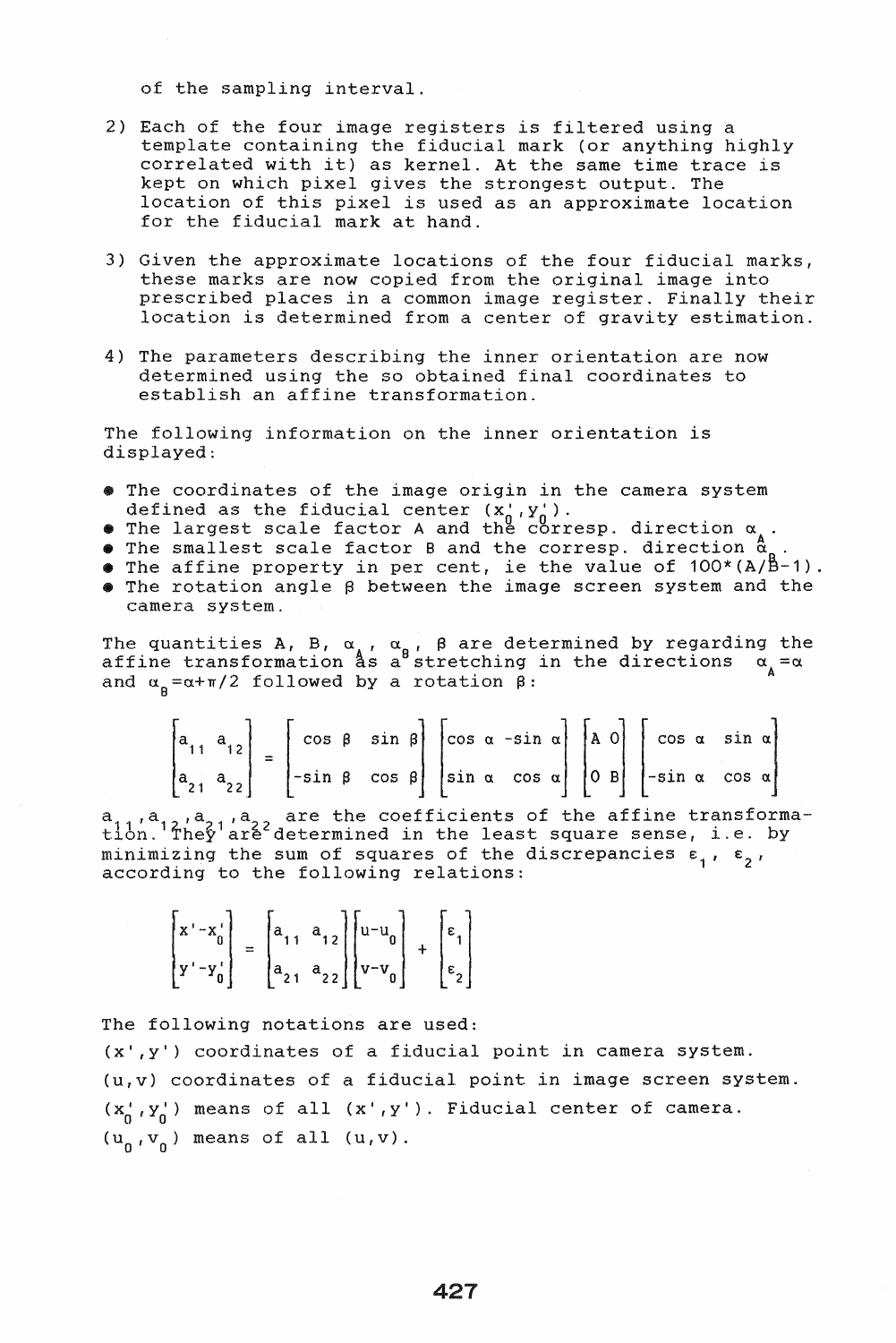$$
A=0.5*\left[\sqrt{[(a_{11}+a_{22})^2 + (a_{21}-a_{12})^2] + \sqrt{[(a_{11}-a_{22})^2 + (a_{21}+a_{12})^2]}}\right]
$$
  
\n
$$
B=0.5*\left[\sqrt{[(a_{11}+a_{22})^2 + (a_{21}-a_{12})^2] - \sqrt{[(a_{11}-a_{22})^2 + (a_{21}+a_{12})^2]}}\right]
$$
  
\n
$$
\alpha_A = 0.5*(\beta + \arctan[(a_{12}+a_{21})/(a_{11}-a_{22})])
$$
  
\n
$$
\alpha_B = \alpha_A + \pi/2
$$
  
\n
$$
\beta = \arctan[(a_{12}-a_{21})/(a_{11}+a_{22})]
$$

#### 5. OUTER ORIENTATION

The relation between the camera system and the geodetic coordinate system is determined in an outer orientation procedure. Denote

c  $[r_{\alpha} ]$  $(x_0, y_0, z_0)$  place of exposure in the geodetic coordinate system  $(X, Y, Z)$ camera constant rotation matrix involving the angles  $w, \varphi, \kappa$ geodetic coordinates of a ground control point

The colinearity relations

$$
x' = F_x(w \varphi \kappa X_0 Y_0 Z_0) = -c \frac{(X-X_0)r_{11} + (Y-Y_0)r_{21} + (Z-Z_0)r_{31}}{(X-X_0)r_{13} + (Y-Y_0)r_{23} + (Z-Z_0)r_{33}}
$$
  

$$
Y' = F_y(w \varphi \kappa X_0 Y_0 Z_0) = -c \frac{(X-X_0)r_{12} + (Y-Y_0)r_{22} + (Z-Z_0)r_{32}}{(X-X_0)r_{13} + (Y-Y_0)r_{23} + (Z-Z_0)r_{33}}
$$

are linearized in all six variables. In this way a linear system of equations is obtained consisting of two equations for each ground control point and involving the unknowns (δω, δφ,  $\delta$ k,  $\delta$ X<sub>0</sub>,  $\delta$ Y<sub>0</sub>,  $\delta$ Z<sub>0</sub>) = <u>U</u>. If a sufficient number of ground<br>control points are supplied, the system is overdetermined. Writing these equations as

 $AU = V.$ 

the unknowns are determined in the least square sense, by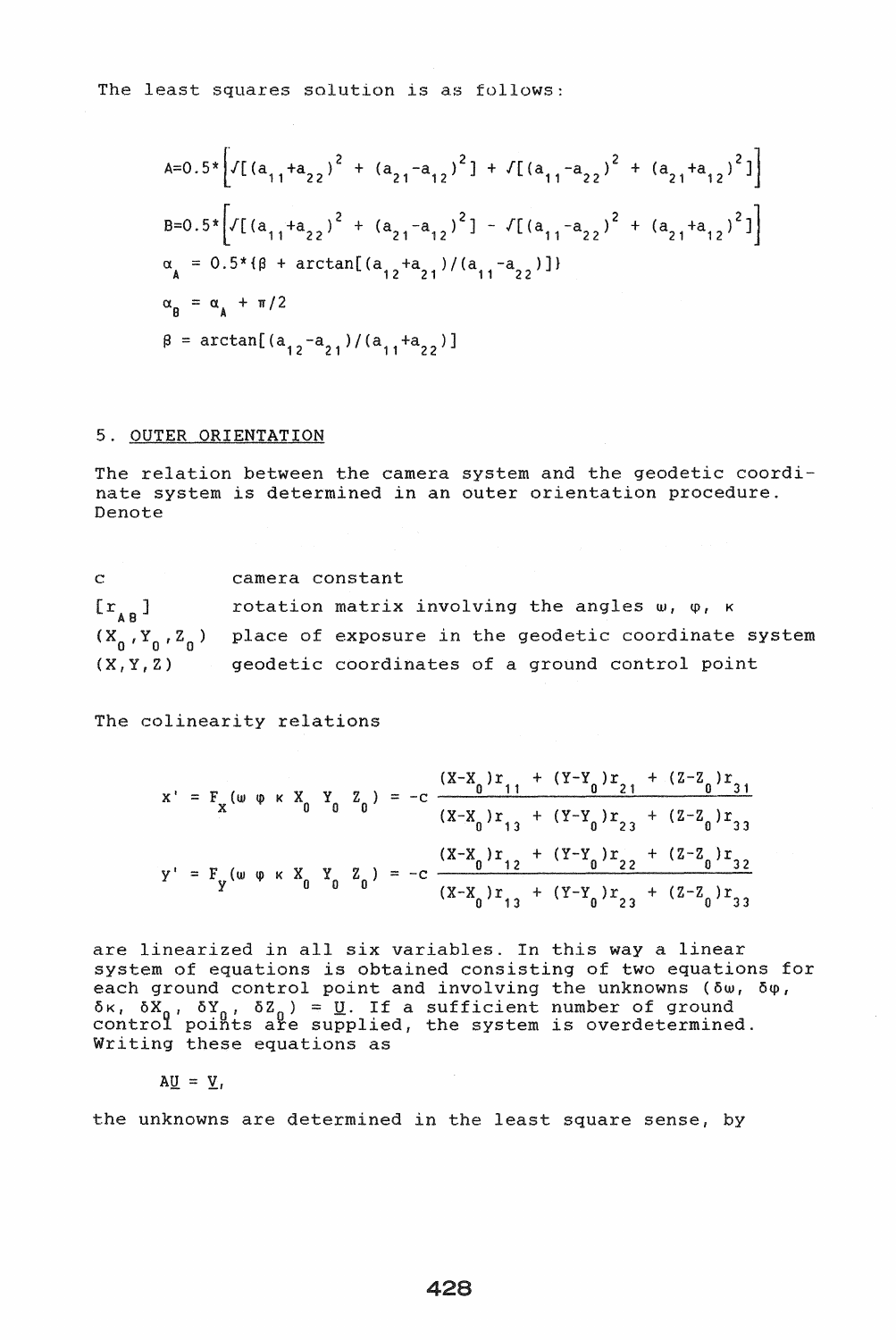solving the normal equations (A' is the transpose of A):

 $U = (A'A)^{-1}A'V$ 

Initially, coordinates of the n ground control points up to a maximum number of 17 are measured in the image and transformed into coordinates  $(x', y')$  of the camera system, using the inner orientation parameters obtained in the previous section. The mean of the X- and Y-coordinates of the ground control points together with the sum of the mean flying height and the mean terrain height are chosen as initial values of the coordinates for the place of exposure. The angles w,  $\varphi$ ,  $\kappa$  are given the initial values O. There is also a possibility for the operator to choose initial values. The unknowns are determined in an iterative procedure.

The outer orientation parameters are obtained from the initial values by successively adding the unknowns from each iteration. The procedure is terminated when the sum of squares of the unknowns is small enough, or after a maximum of 10 iterations. Finally the precision s in the estimated vector (w  $\varphi$   $\kappa$  X<sub>0</sub> Y<sub>0</sub>  $z_{0}$ ) is calculated as

 $s = \sqrt{\frac{V \cdot V}{2n-6}} diag({(A'A)}^{-1})$ 

When collecting the coordinates for the ground control points from the displayed image, the operator can choose between several different procedures. One alternative is to point at the ground control points in the image, one at a time, using the cursor. The obtained coordinates are then used in the outer orientation procedure described above. In this alternative a list with the points to be used must be prepared in advance.

The procedure just described is quite time consuming due to the fact that the operator must switch between a total overview of the image and windows containing the ground control points in full view. In order to speed up the procedure, a second alternative was developed. Here the operator gives the names of two ground control points and then points at these in the displayed image. Using the known locations of these marks in the ground system and in the image together with the known locations in the image of the fiducial marks, the monoplotter program then scans a global list of ground control points selecting those points contained in the image. Windows containing the ground control points are then displayed on the screen, all in one view. The operator then points with the cursor at those control points which are intended to be used in the outer orientation. A center of gravity determination in a small window containing each selected ground control point then gives the final location of each point. The obtained coordinates are then used in the outer orientation procedure described above.

In a third alternative the procedure described in the previous section has been partly automated. The choice and identification by the operator of the first two ground control points is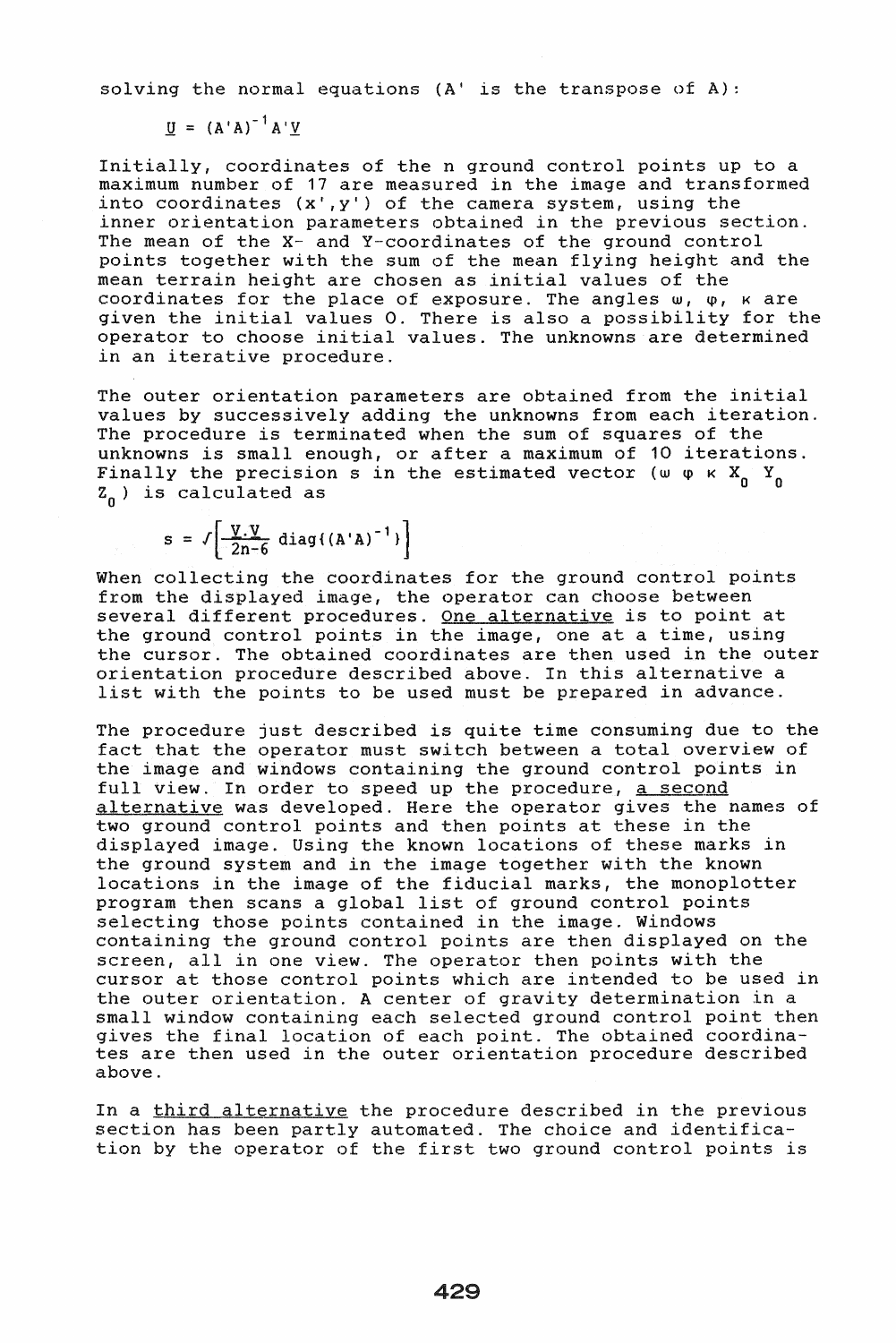carried through as before. The pointing with the cursor at the remaining ground control points in the different windows has been exchanged for an automatic identification procedure. The windows are processed using the Förstner interest operator, giving high output at small features of high circularity and low output otherwise. The windows being small (some 100<sup>2</sup> pixels) and containing one ground control point each, the pixels) and concaining one ground concret point caen, the location of the maximum output is taken as an approximate location of the point. The final location of each point is obtained as previously described, i.e. in a center of gravity determination. This alternative has just been implemented. At the submission of this paper, problems still occur with selecting the correct points when these are week. Experiments are still going on with choosing appropriate window sizes and cutoff parameters for the interest operator.

A further question is if also the identification of the two first ground control points can be dispensed with, this resulting in a completely automated inner and outer orientation of the image. Although the time necessary for running image operations range up to several hours for 100 Mbyte-images, it is in principle possible to identify candidates for ground control points by processing the total image using the Förstner interest operator. The output of this operation is a list of coordinates suggesting locations of ground control points. This list is recompiled into a list of ordered distances between all possible point pairs with the greatest distance first, the C(andidate) list. The list of known coordinates of ground control points is compiled in the same way, giving the P(oint) list of ordered distances between actual ground control points. Now proceed according to the following scheme:

Starting with p=1, for the p:th distance in the P-list, perform the following operations on the C-list:

- 1) Starting with c=1, in the c:th step, all distances with index  $>$  c in the C-list are normalized in such a way that the c:th distance is equal to the p:th distance in the P-list.
- 2) The p:th distance in the P-list is the distance between two points A and B with elevations  $h_{\lambda}$  and  $h_{\mu}$ . After deleting points A and B with crevations  $\mathbb{R}$  and  $\mathbb{R}$ . Also dered for distances with index  $\langle c,$  the C-1ist is scanned for distances close to distances in the P-list after corrections for first  $h_{\lambda}$  and then  $h_{\beta}$ . An overall measure of fit is then determined for the selected distances.
- 3) For some instance  $p=p_0$  and  $c=c_0$ , the  $p_0$ :th distance in the P-list and the  $c_n$ :th distance in the C<sup>0</sup>:list actually correspond. The normalization of the distances in the C-list and the correction for one of the heights  $h_{\lambda}$  and  $h_{\mu}$  then and the correction for one of the neights in and in their<br>have the effect that all distances common to both lists are almost equal. The measure of fit is therefore a good indicator of the correct solution.

This procedure results in a list of points in the C-list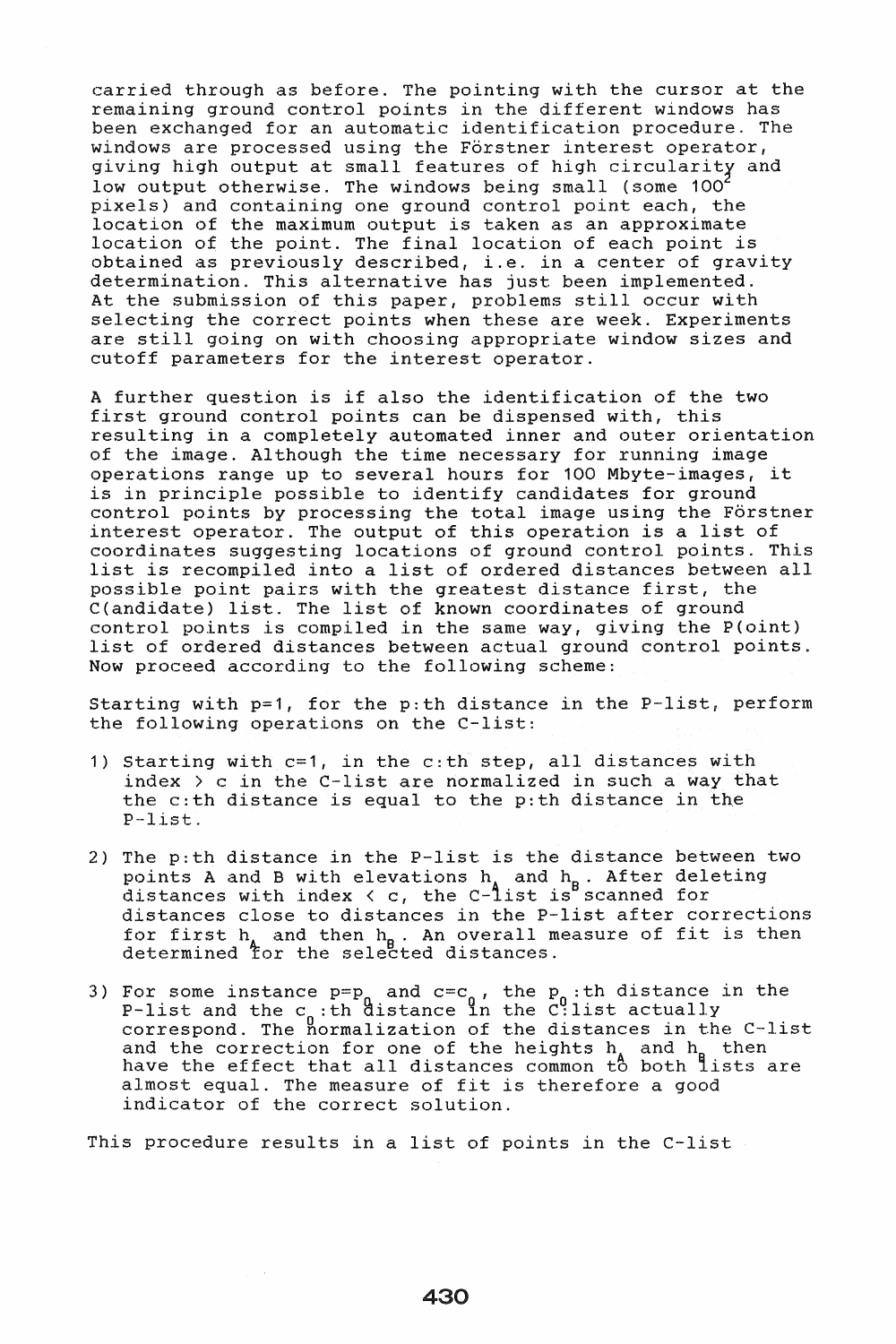corresponding to a subset of points in the P-list. The coordinates of these points are used as approximate values in a procedure for final localization of the ground control points using a centre of gravity estimation. However, at the time of submission of this paper this final alternative has not yet been implemented.

### 6. MAP ORIENTATION

The relation between the coordinate system of the displayed digital map and the geodetic system of the ground control points is determined in a map orientation using the same procedures for affine transformation as in the inner orientation procedure. Coordinates of the digital map are given as (row-number, column-number). The following result of the orientation is displayed:

- The location of the map origin in the geodetic system defined as the sum of the coordinates of the ground control points.
- The largest scale factor A and the correspond. direction  $\alpha$ .<br>• The smallest scale factor B and the correspond. direction  $\alpha$
- 
- The affine property in per cent, ie the value of  $100*(A/B-1)$ .
- $\bullet$  The rotation angle  $\beta$  between the map system and the geodetic system.

For definitions of these quantities, see the section on inner orientation.

# 7. PLOTTER

When the image and map have heen oriented, the plotter can be run. If these procedures have been carried through in a previous run, it is possible to go directly for the plotter. The operator is offered the choice of drawing points, a polygon or a continuous curve. It is possible to draw in both directions, i.e. to either draw in the image and let the plotter transform the drawing into the map or vice versa.

When plotting in the (map  $\rightarrow$  image) direction, the transformation from  $(X,Y,Z)$  in the geodetic system to  $(x',y')$ in the camera system is performed using the exact relations for x' and y' given in the section on outer orientation.

When plotting in the (image  $\rightarrow$  map) direction, the calculation of  $(X, Y, Z)$  in the geodetic system from  $(x', y')$  in the camera system is performed in an iterative process according to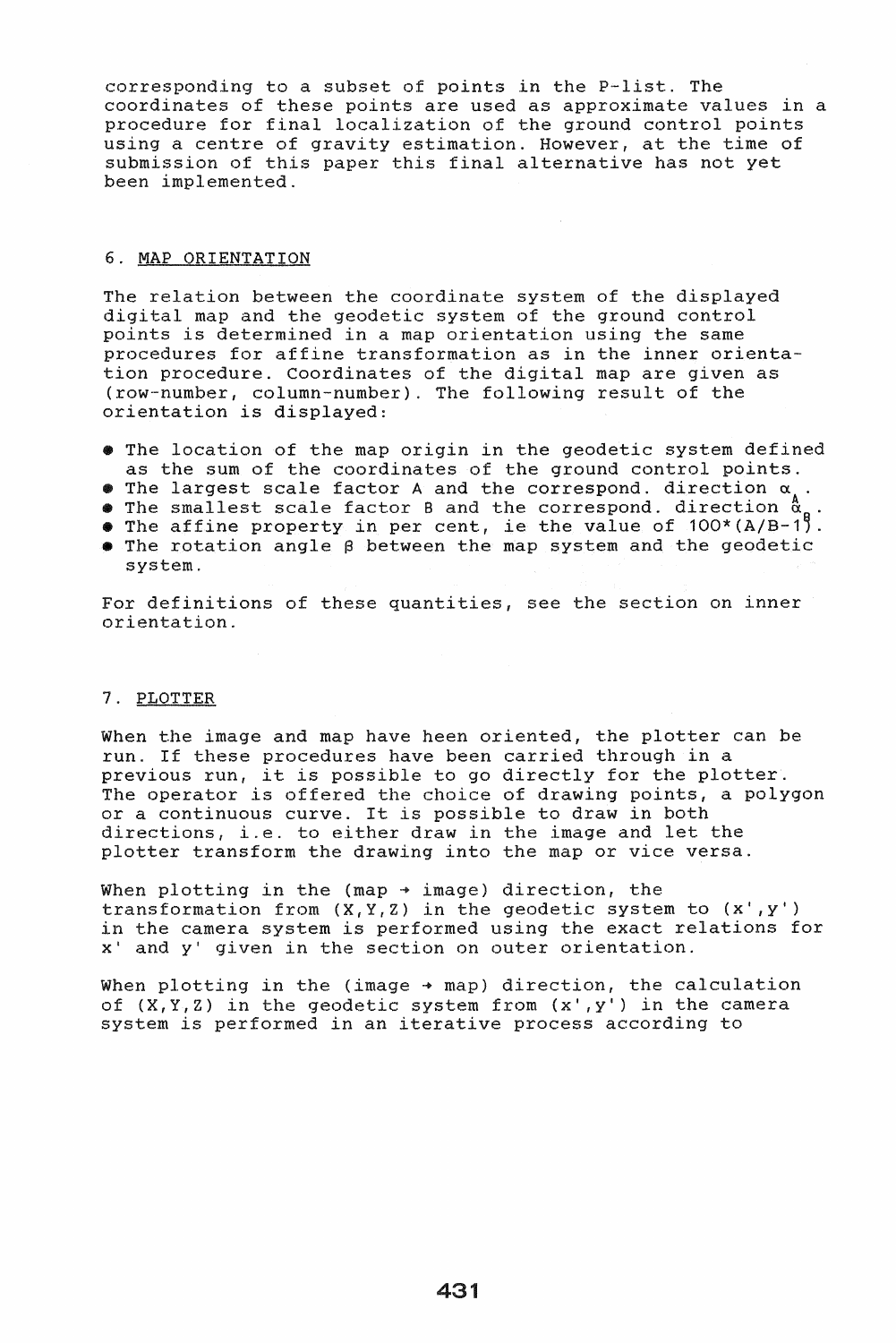$$
x_{k} = x_{k-1} + \frac{r_{11}x^{r_{1}}r_{12}y^{r_{1}}-r_{13}c}{r_{31}x^{r_{1}}r_{32}y^{r_{1}}-r_{33}c}(z_{k}-z_{k-1})
$$
  

$$
x_{k} = x_{k-1} + \frac{r_{21}x^{r_{1}}r_{22}y^{r_{2}}-r_{23}c}{r_{31}x^{r_{1}}r_{32}y^{r_{2}}-r_{33}c}(z_{k}-z_{k-1})
$$

starting with Z<sub>o</sub> equal to the mean terrain height and terminating when the plane distance between successive points differs by less than the mean flying height/100000.

## 8. REFERENCES

Moffitt, F. H., Mikhail, A. M. (1980): Photogrammetry. Harper and Row, New York.

Stokes, J. (1987): A monoplotter for the digital image system GOP-300, INT. J. IMAG. REM. SENS. IGS, 1987, 1, 1, 77-83.

Ostman, A. (1986): The Maintenance of Large Scale Maps by Digital Monoplotting. ISPRS Archives, Vol 26, part 4, pp519-528 Fotogrammetriska Meddelanden No 53, Department of Photogrammetry, The Royal Institute of Technology, Stockholm.